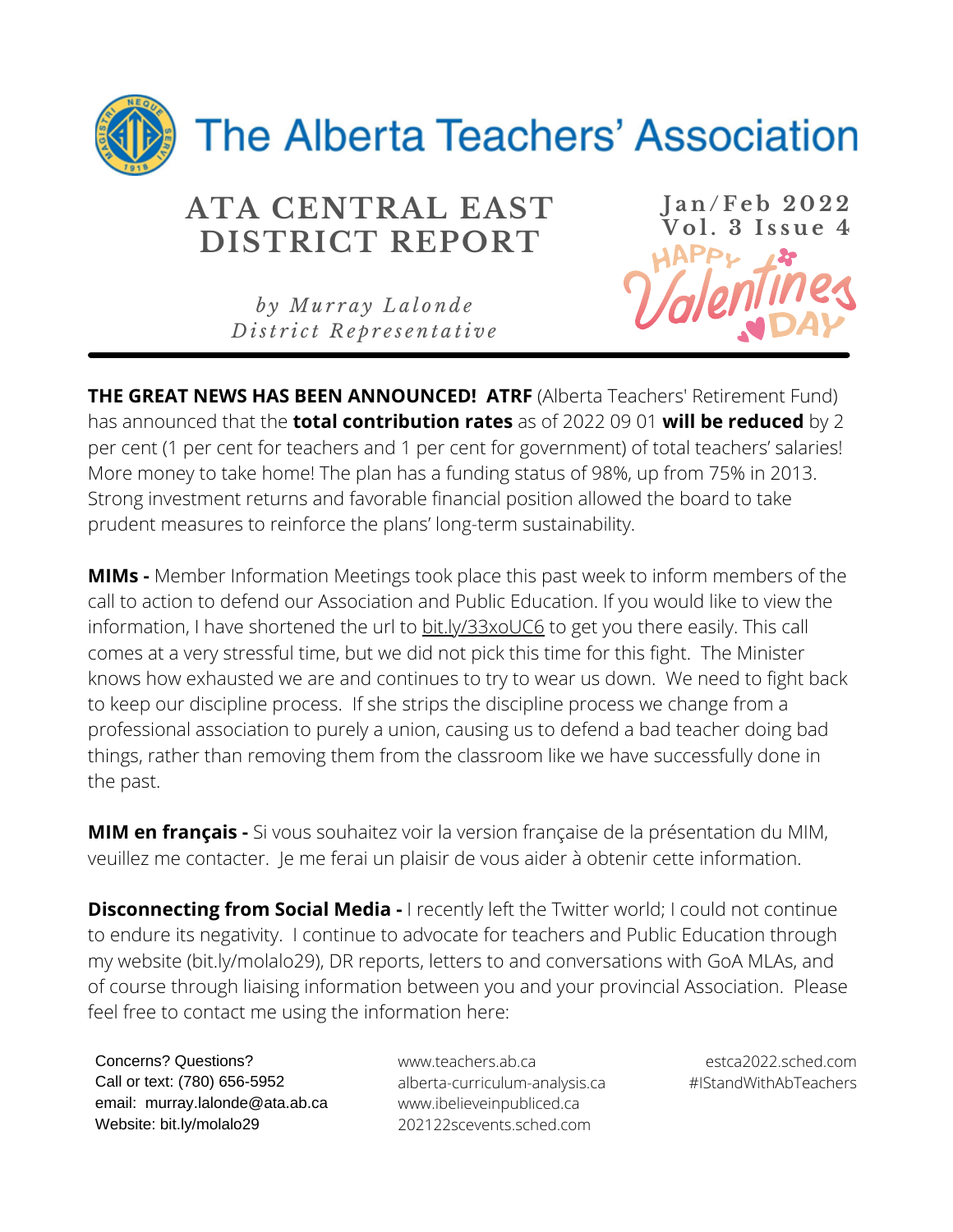**PD and Convention Season -** Endless Skies Teachers' Convention Association (ESTCA) has a great convention planned. Please visit the "Sched" to plan your convention (estca2022.sched.com). Our opening keynote speaker: Astronaut Chris Hadfield! Also, feel free to share your photos of your convention socks and pets, but please do not post photos of a vacation spot even though you are attending your convention.

**Bills 32, 85, and ??** - The Government of Alberta (GoA) is attacking the ATA the way they know how: legislation. One of our Fundamental Freedoms in Canada is 2.(d) freedom of association. The GoA cannot take away our right to membership in the ATA, but they are trying to strip our powers of discipline and professionalism. The GoA recently gave this power to School Superintendents, but is doing the opposite to teachers. A new bill is being planned by Red Deer North MLA Adriana LaGrange to appear this February/March in the Legislature. The GoA is also trying to control what the ATA can and cannot do with collected fees by passing Bill 32.

**Code of Professional Conduct** - Please remember that if you have an issue with a colleague, you must follow the code of professional conduct, in particular sections 13 and 14. You must bring your issue to the attention of your colleague BEFORE you take it to a higher level. As with any thoughts of students, you cannot discuss your issues about another teacher with fellow teachers. Executive Staff Officer Chris Gibbon's article is a great place to learn about this important subject: bit.ly/30r5M7a

The Spring 2022 **Collective Bargaining Conference** will be held in Calgary at the Glenmore Inn and Convention Centre on 2022 04 29–30 and for fall 2022 11 18–19 in Edmonton, while still confirming, is likely to be held at the Holiday Inn Edmonton South.

**Finance and ATA Budget -** The 2022 proposed budget was discussed and readied for locals' ARA delegates to review and debate.

**Staffing Changes at ATA -** Congratulations to Sandy Gillis, ESO-TES, on his retirement! Sandy has been a Staff Officer at Barnett House for the past 9 years. Also, congratulations to Keith Hadden, Associate Coordinator-TES (SARO), on his appointment to Coordinator of Teacher Employment Services (TES). Keith will replace Robert Mazzotta who is moving into Brian Andrais' Associate Executive Secretary Position when Brian retires later this Spring. Congratulations to all!

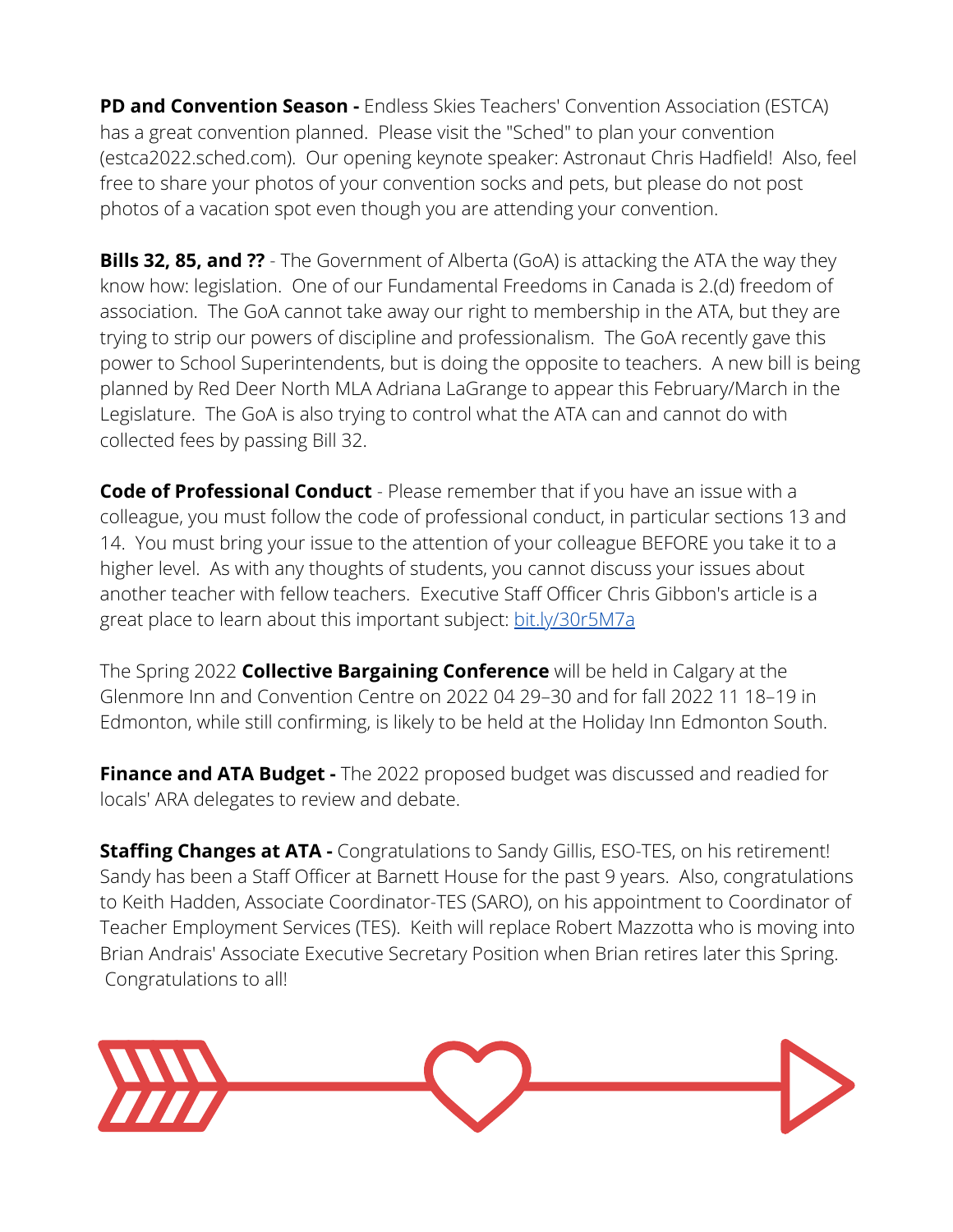**Information Technology Services -** Progress continues with the ATA web refresh. Currently on track for a June 1, 2022 initial roll out, and a September 1, 2022 updated site. Progress continues with the rollout of the M365 collaboration toolset to subgroups for early 2022.

**Indigenous Education Committee -** The committee received an update from the Alberta Native Friendship Centres Association, highlighting the following:

- Wrapping up "Filling our Teepees" mental health resource for youth.
- Circle of Learning—can now share resources publicly. https://anfca.com/education/#
- Protecting our Sacred Fires—urban youth-led human trafficking in Alberta awareness program. Sixteen days of activism against gender-based violence campaign.
- https://www.facebook.com/anfca70/
- https://www.instagram.com/anfca70/?hl=en
- The Medicine Hat Friendship Centre has Indigenous language camps.

**ARA 2022 -** The ATA's Annual Representative Assembly (ARA) 2022 is planned for an inperson event in Calgary on the May long-weekend. The Steering Committee has been busy planning the event at the Calgary Hyatt Regency. The committee received information on the virtual ARA preparation sessions provided delegates in advance of the 2022 ARA. The following dates and times have been confirmed:

- 1. Purpose of the Annual Representative Assembly—Monday, 2022 04 25, 7:00–8:30 pm.
- 2. Rules of Order and Procedure—Monday, 2022 05 09 from 7:00–8:30 pm.
- 3. Budget/Finance 101—Monday, 2022 05 16, again from 7:00-8:30 pm.

**School Leaders -** A report from the University of Alberta shared that Leadership Quality Standard certification courses are currently running. The university continues to work on the reorganization of the faculty and all departments will now be housed under the Faculty of Education. There is a new Ed D program being developed that will focus specifically on leadership for working professionals. This program will consist of a summer residence experience (possibly 3–4 weeks) and synchronous online learning. During the fall and winter semesters, a single course that could be taken online and/or in person will be included. The university was hoping to have the first cohort intake for September 2022, but this may be delayed.

#### **Upcoming Events**:

- 1.Virtual School Leaders Speaker Series (2022 01 13, 2022 03 16, 2022 05 02)
- 2. Women in Leadership Summit (Edmonton, 2022 03 05)
- 3. Council for School Leadership uLead Conference (Banff, 2022 04 10–12 with preconference and post-conference workshops)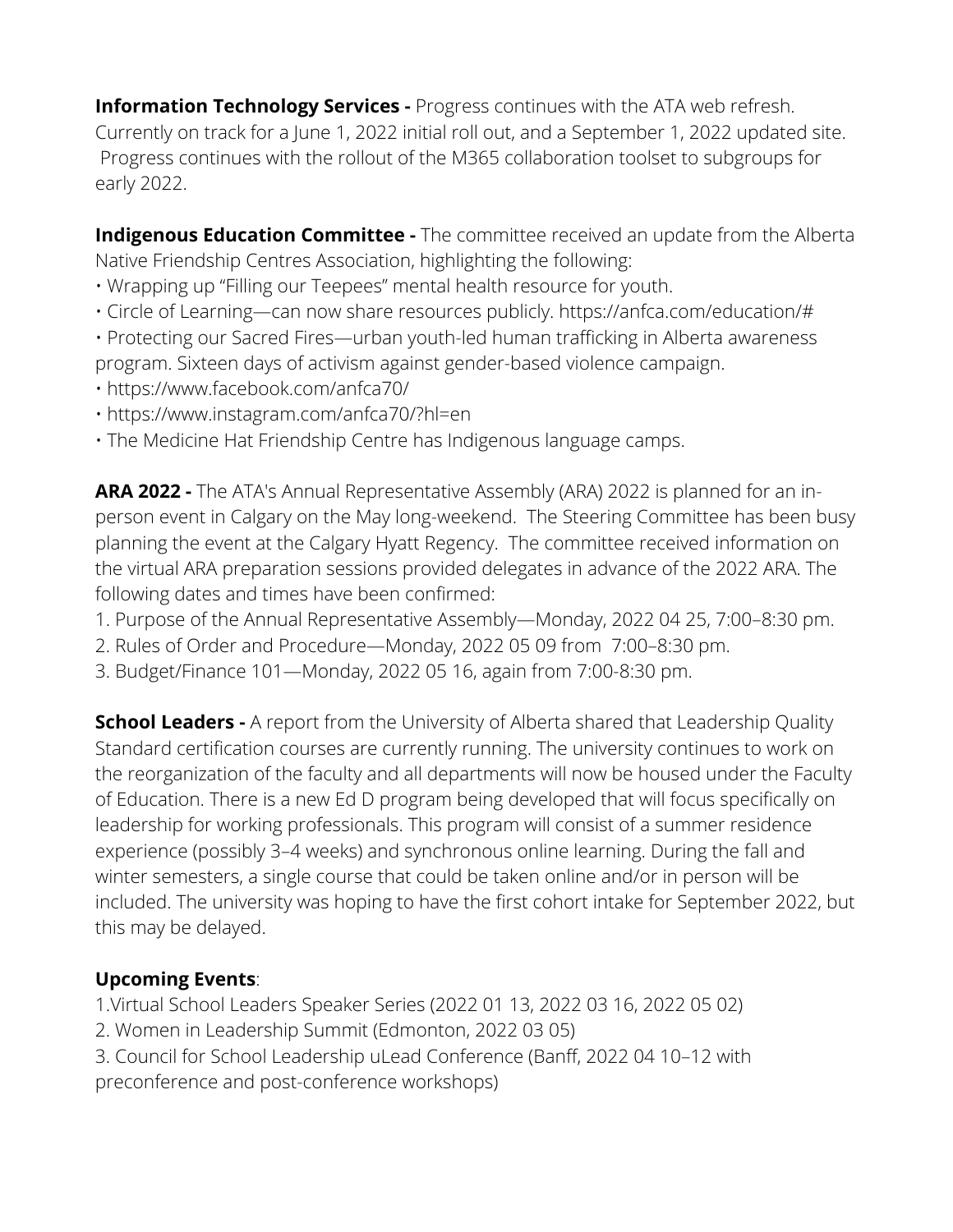**STAND FOR EDUCATION UPDATE -** CAPEC received an update on the Stand for Education's metrics and statistics. As of 2021 12 09, an e-mail click rate was excellent, but MLA engagement was lower with 130 calls placed through the website. The letter of support received 23,000 signatures and 1.4 million watched the videos. Approximately 360 people used the profile frame for social media.

Some people were likely calling their MLA from their phones directly, rather than the website which would affect the metrics, and staff were asked to **please remind members to use the Stand for Education website to take actions such as making phone calls and using the social media profile frame**.

Discussion occurred around the fact that teachers are extremely tired and making asks, especially at this time of year, is a tough sell. However, there are many important and timely issues, especially knowing that the GoA is planning to strip the ATA in next month's legislative session.

**COMPASSION FATIGUE RESEARCH STUDY -** The final report of the compassion fatigue study undertaken by the Association, the ASEBP and the University of Calgary—entitled Compassion Fatigue, Emotional Labour, and Educator Burnout: Executive Summary—is now available on the Association website (under Public Education > Education Research > Research Publications). The study's key findings are:

1. Education workers provide emotional labour as a normal part of their work description, as they work to provide a safe and caring school and classroom environment for children and youth. Providing emotional labour forms the basis for building valued professional and pedagogical relationships with students, leaders and colleagues.

2. Education workers regularly perform crisis work and trauma work when working with students, colleagues and staff, but they are given very limited training and are unprepared to deal with the emotional aftermath of helping students who are suffering through traumatic events.

3. The data revealed significant and concerning evidence of mental and emotional distress across all educational work roles, with the highest levels of stress and distress felt by education workers who work primarily with children and youth.

4. Analysis of the data formed the basis for the Conceptual Model for the Compassion Continuum in Educational Settings, a theoretical description of the experience of compassion in the education field.

5. A comprehensive intervention is required to help prevent mental and emotional distress among education workers who provide crisis and trauma work, and to treat them when it occurs. The data were used to develop a conceptual framework for HEARTcare planning, a comprehensive, holistic model for identifying the sources of occupational mental and emotional distress in education workers and the possible actions that can be taken to restore a state of occupational health.